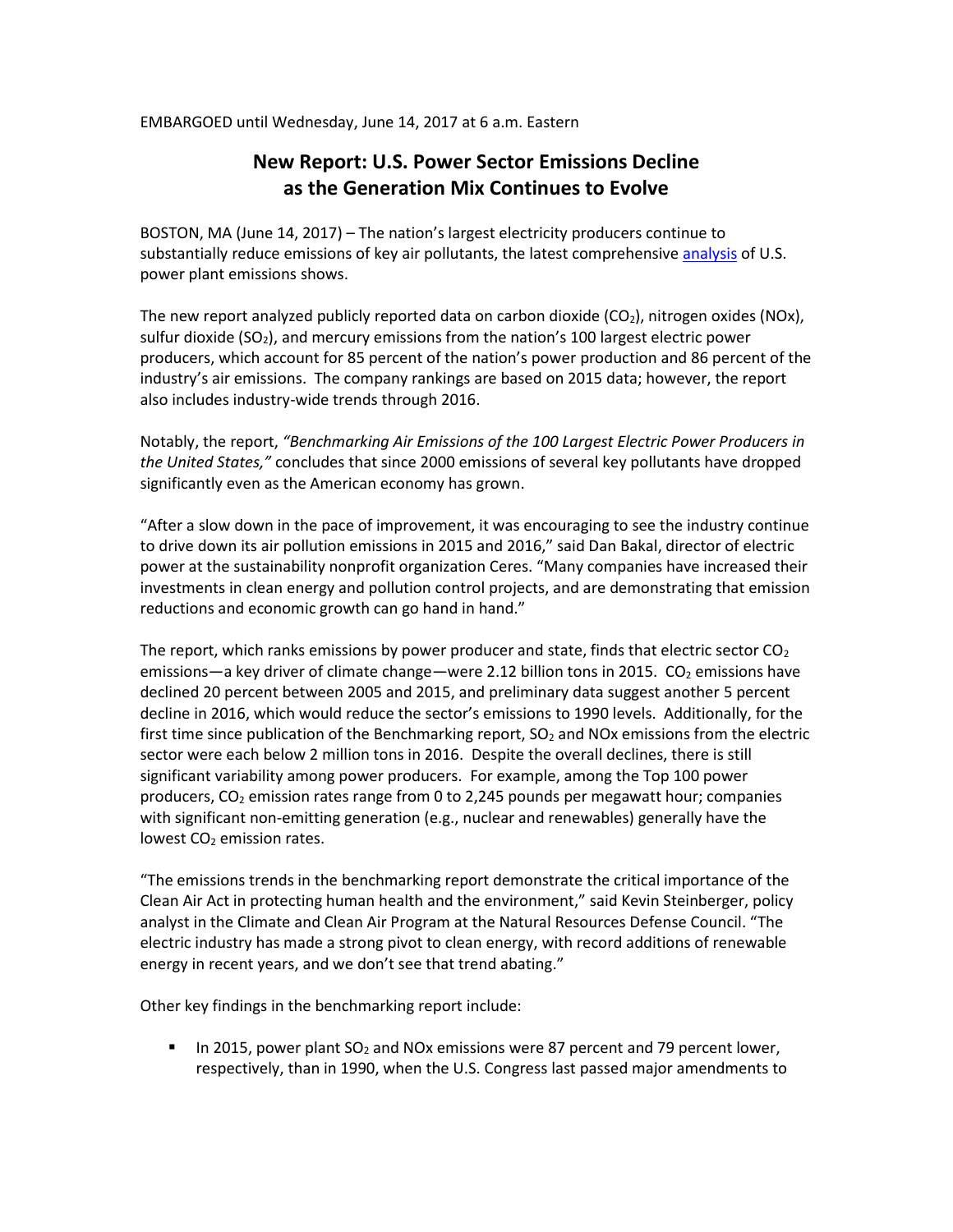the Clean Air Act.

- In 2015, mercury air emissions from power plants were 69 percent lower than in 2000. Mercury emissions should continue to decline as the first federal limits on mercury and other hazardous pollutants from coal-fired power plants went into effect in 2015 and 2016.
- In 2015, power plants were responsible for 59 percent of  $SO<sub>2</sub>$  emissions, 13 percent of NOx emissions, 44 percent of mercury air emissions (in 2014, the most recent for which all-source mercury data is available), and 38 percent of all  $CO<sub>2</sub>$  emissions in the U.S.
- **Emissions from power plants are highly concentrated among just a few electricity** producers: Ten producers were responsible for 52 percent of  $SO<sub>2</sub>$  emissions; 40 percent of NOx; 47 percent of mercury; and 38 percent of  $CO<sub>2</sub>$  emissions.
- Coal accounted for 34 percent of the power produced by the top 100 power producers, followed by natural gas at 32 percent, nuclear at 23 percent, and renewable power, including large hydroelectric, and other sources at 12 percent. For the first time, in 2015, coal and natural gas generation from all U.S. power plants was virtually equal.

"The benchmarking report is an important resource for tracking changes in the environmental performance of the U.S. electric power sector and making this information available to our stakeholders – owners, customers, employees and communities," said Chuck Barlow, vice president of environmental strategy and policy for Entergy Corporation. "The collection and reporting of these data by EPA and EIA serves a critical function in allowing us to benchmark our performance against our peers in the industry and track the industry's overall environmental progress."

The benchmarking report is the 13<sup>th</sup> in a series since 1997 highlighting environmental improvements and progress in the nation's electric sector. The report ranks each power company's emissions and its emission rate (determined by dividing emissions by electricity produced) for each pollutant against the emissions and rates of the other companies.

In addition, states are ranked by the amount of each pollutant released. For example, the 10 states with the highest  $CO<sub>2</sub>$  emissions are: Texas, 248.2 million tons; Florida, 116.1 million tons; Pennsylvania, 96.4 million tons; Indiana, 95.7 million tons; Ohio, 89.3 million tons; Illinois, 88.6 million tons; Kentucky 81.1 million tons; Missouri, 70.5 million tons; West Virginia, 71.0 million tons; and Michigan, 70.6 million tons.

When ranked by  $CO<sub>2</sub>$  emissions rate (lb  $CO<sub>2</sub>/MWh$ ), the top 10 highest-emitting states in descending order are Wyoming, Kentucky, West Virginia, Indiana, North Dakota, Utah, Missouri, New Mexico, Colorado, and Ohio.

Based on 2015 generation and emissions data from the U.S. Energy Information Administration (EIA) and EPA, the benchmarking report is a collaborative effort between Ceres; Bank of America; power producers including Calpine, Entergy, Exelon, and Tenaska; and the Natural Resources Defense Council. It is authored by M.J. Bradley & Associates.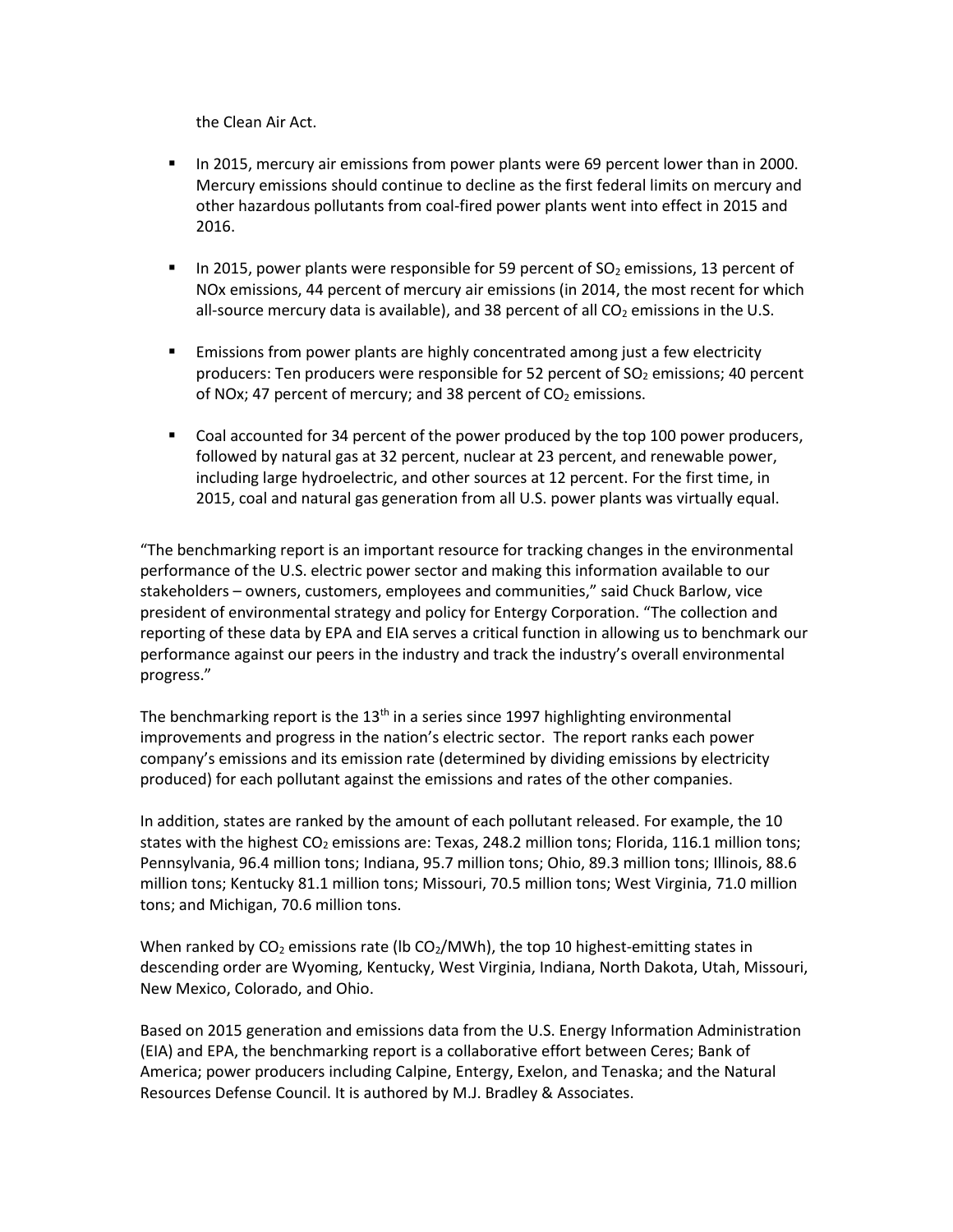## **Media Contacts:**

| Ceres:                  | Sara Sciammacco                |
|-------------------------|--------------------------------|
|                         | (617) 247-0700                 |
|                         | sciammacco@ceres.org           |
| NRDC:                   | Jake Thompson                  |
|                         | (202) 289-2387                 |
|                         | jthompson@nrdc.org             |
| Calpine:                | <b>Brett Kerr</b>              |
|                         | (713) 830-8809                 |
|                         | Brett.Kerr@calpine.com         |
| Entergy:                | Ann Becker                     |
|                         | (601) 368-5014                 |
|                         | abecker@entergy.com            |
| Exelon:                 | Robin Levy                     |
|                         | (202) 637-0317                 |
|                         | robin.levy@exeloncorp.com      |
| Tenaska:                | Delette Olberg                 |
|                         | (402) 691-9595                 |
|                         | dolberg@tenaska.com            |
| <b>Bank of America:</b> | <b>Kelly Sapp</b>              |
|                         | (980) 386-9514                 |
|                         | Kelly.E.Sapp@bankofamerica.com |
|                         |                                |

#### ####

### **About Ceres**

Ceres is a sustainability nonprofit organization working with the most influential investors and companies to build leadership and drive solutions throughout the economy. Through powerful networks and advocacy, Ceres tackles the world's biggest sustainability challenges, including climate change, water scarcity and pollution, and human rights abuses. For more information, visit www.ceres.org and follow @CeresNews.

### **About NRDC**

The Natural Resources Defense Council (NRDC) is an international nonprofit environmental organization with more than 2 million members and online activists. Since 1970, our lawyers, scientists, and other environmental specialists have worked to protect the world's natural resources, public health, and the environment. NRDC has offices in New York City, Washington, D.C., Los Angeles, San Francisco, Chicago, Livingston, Montana, and Beijing. Visit us at [http://www.nrdc.org](http://www.nrdc.org/) and follow us on Twitter @NRDC.

### **About Calpine**

Calpine Corporation is America's largest generator of electricity from natural gas and geothermal resources with operations in competitive power markets. Our fleet of 80 power plants in operation or